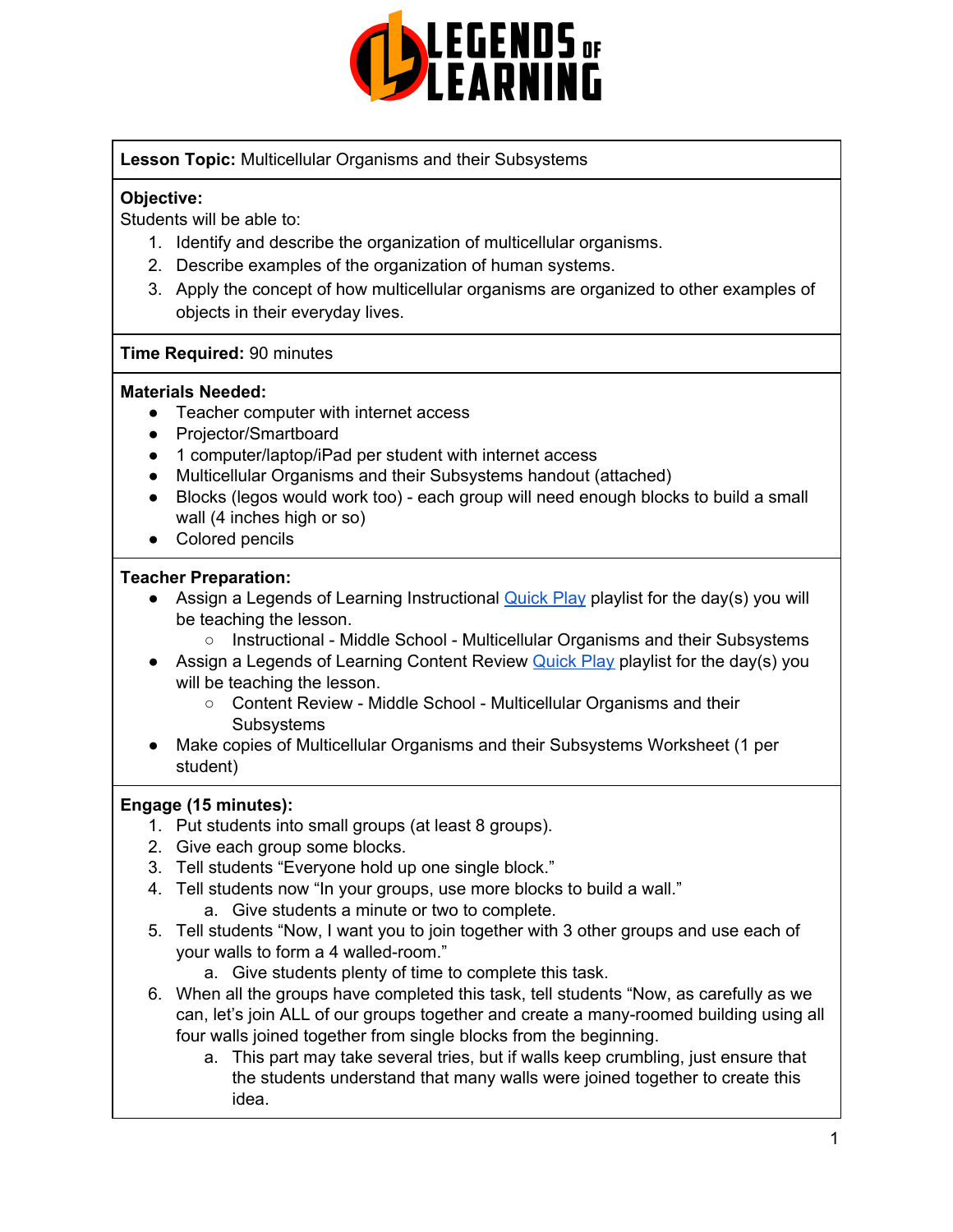

7. Tell students "Keep this activity in mind as you continue through the lesson."

# **Explore (20 minutes):**

- 1. Have your students sign in to Legends of [Learning](https://intercom.help/legends-of-learning/en/articles/2154920-students-joining-a-playlist). Instruct students to complete the Instructional playlist.
- 2. Assist students as needed during game play, pause playlist if you need to address content or questions to the entire class.

# **Explain (20 minutes):**

- 1. Tell students "In living things that have many cells, you can bet they will be organized in a similar way."
- 2. Tell students "As you have already learned, cells are the smallest, most basic unit of all living things."
- 3. Have students take notes on the Multicellular Organisms and their Subsystems Worksheet while you explain, "When cells work together they create tissues. In the human body we have 4 types of tissues:" (Write on the board)
	- a. Connective tissue tissue that is used to connect muscles to bone and bone to bone like tendons and ligaments.
	- b. Nervous tissue tissue that is found in the brain. Brain tissue is called neurons.
	- c. Muscle tissue tissue that makes up all of our muscles
	- d. Epithelial tissue skin tissue covering the body and lining the insides of many organs.
- 4. Tell students "When many tissues work together they form organs.
	- a. Raise your hand and give me an example of an organ?" (answers will vary but may include: heart, brain, liver, kidney, bladder, lungs etc).
- 5. Tell students "When many organs work together they make systems, like the nervous system, the digestive system, and the skeletal system to name a few."
- 6. Ask students "Think about a nerve cell in the body. Many nerve cells working together will form what? (nervous tissue)
	- a. Many nerve tissues working together form what? (nervous organs such as the brain and spinal cord).
	- b. Many nervous organs working together form what?" (The nervous system).
- 7. Give students a moment to finish filling in the first page of the Multicellular Organisms and their Subsystems Worksheet.
- 8. Tell students "Remember that all multicellular organisms are organized this way, not just humans, such as plants and fungi, however they have different kinds of cells, tissues, organs and systems."
- 9. Ask students "Now think back to the block activity we completed earlier. How does that relate to what we are learning about?" (the blocks represent the organization of multicellular organisms. One block  $=$  cell, wall  $=$  tissue, 4-walled room  $=$  organ, building with many rooms = organ system).

# **Elaborate (25 minutes):**

- 1. Tell students "Think back to our block example from the beginning of class, and relate that to how the body is organized (many cells create tissues, many tissues make organs, many organs make systems).
	- a. Come up with your own examples that can help relate how the body is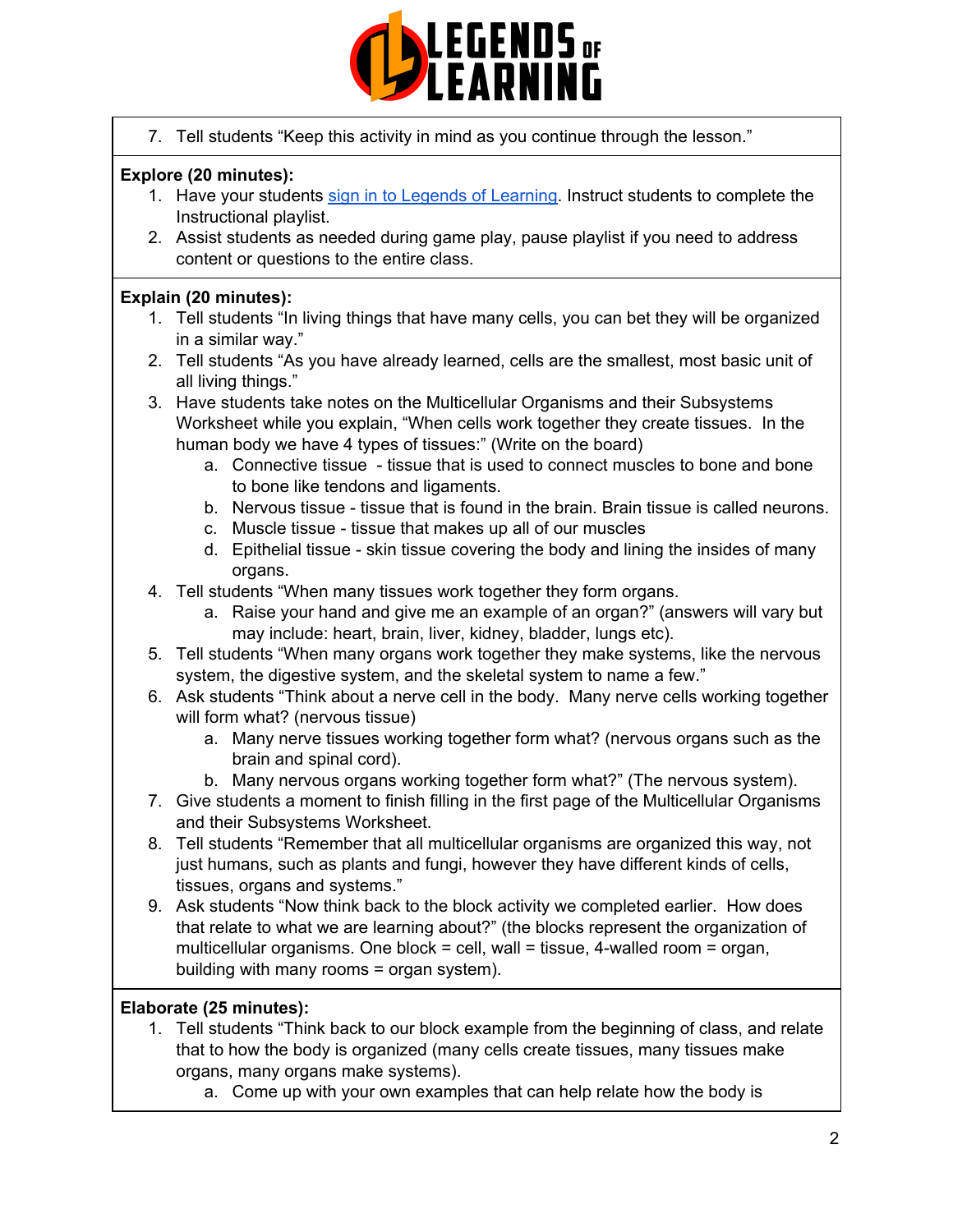

organized. one house, many houses together create a neighborhood, Many neighborhoods create a town, many towns create a state, many states create a country.

- b. \*A common mistake that many students will use as an example is: a baby becomes a toddler, becomes an adolescent, becomes an adult. This is NOT an example.
	- i. If you have one single baby, and then put many babies together it does not make a toddler. Many toddlers together do not make an adolescent and so on. Be sure to make that clear.
- 2. After students have thought up their example, have them illustrate it on the back side of the Multicellular Organisms and their Subsystems Worksheet.
	- a. They can use colored pencils to color it.
	- b. Students should label the illustrations with the actual items and what the items represent in a multicellular organism.
- 3. When everyone is finished they can share their illustrated examples.

#### **Evaluate (10 minutes):**

- 1. Have your students sign in to Legends of [Learning](https://intercom.help/legends-of-learning/en/articles/2154920-students-joining-a-playlist). Instruct students to complete the Content Review playlist.
- 2. [Analyze](https://intercom.help/legends-of-learning/en/articles/2154918-tracking-student-progress-and-performance) student results to determine what concepts need to be a focus for reteaching.

#### **Additional Lesson Strategies:**

- To use Legends for additional instruction, create a [custom](https://intercom.help/legends-of-learning/en/articles/2154910-creating-a-playlist) playlist with an [instructional](https://intercom.help/legends-of-learning/en/articles/3505828-types-of-games) [game](https://intercom.help/legends-of-learning/en/articles/3505828-types-of-games) and pre and post [assessment](https://intercom.help/legends-of-learning/en/articles/2154913-adding-assessments-to-a-playlist).
- To use Legends for a quick formative [assessment](https://intercom.help/legends-of-learning/en/articles/2154913-adding-assessments-to-a-playlist), create a 5-question assessment in a [playlist](https://intercom.help/legends-of-learning/en/articles/2154910-creating-a-playlist).
- To use Legends for a student-directed experience, create a [targeted](https://intercom.help/legends-of-learning/en/articles/3340814-targeted-freeplay) freeplay playlist.
- Encourage students to play on their own at home in Legends of Learning: [Awakening](https://intercom.help/legends-of-learning/en/articles/2425490-legends-of-learning-awakening) for a student-driven experience including avatars, battling, and quests all centered around topics they are covering in class.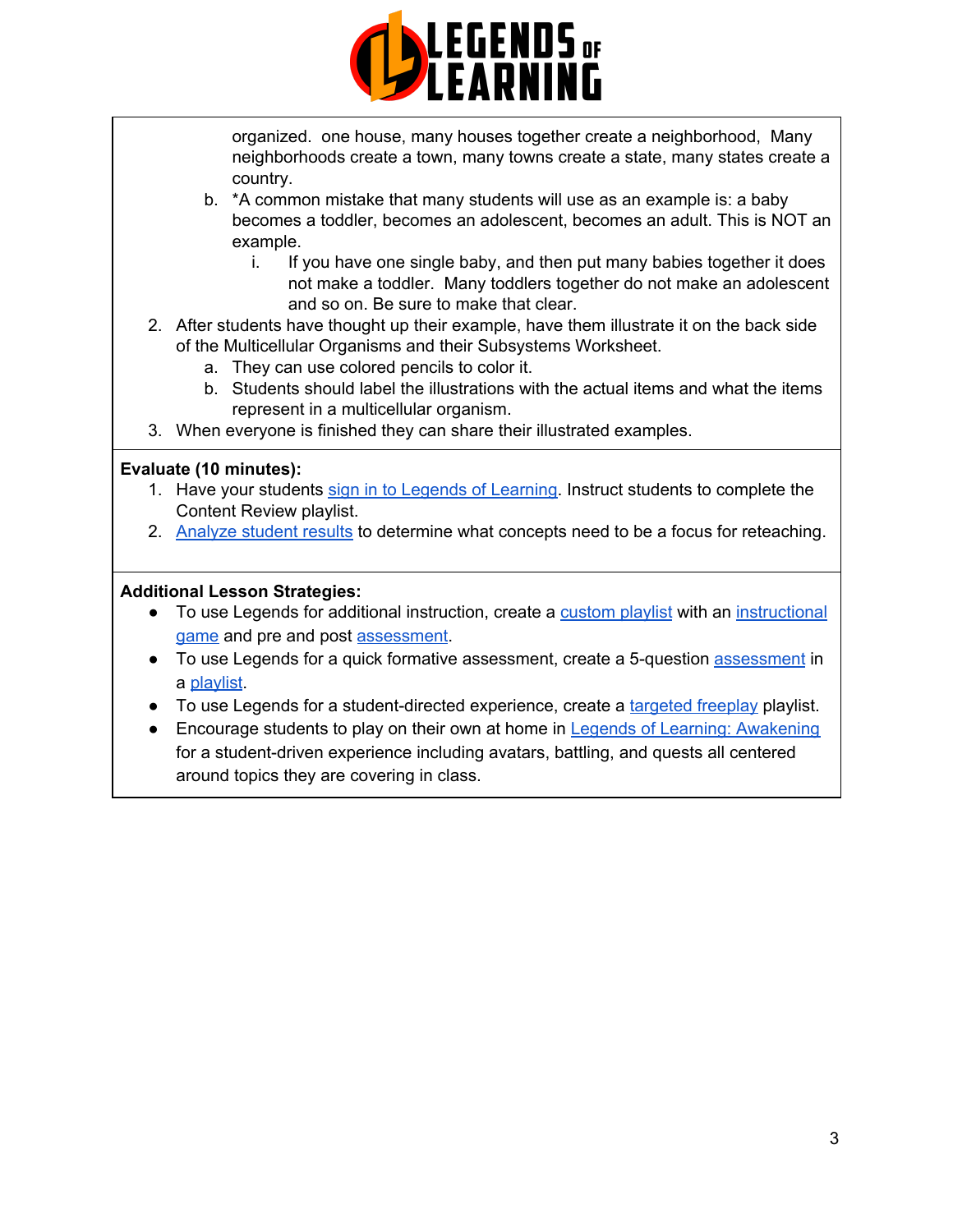

Name:

# **Multicellular Organisms and their Subsystems**

1. Many \_\_\_\_\_\_\_\_\_\_\_\_\_\_\_\_\_\_\_\_\_\_ work together to make tissues.

**Tissue Types:** Connective -

Nervous -

Muscle -

Epithelial -

2. Many \_\_\_\_\_\_\_\_\_\_\_\_\_\_\_\_\_\_\_\_\_\_ work together to make organs.

Examples of organs:

3. Many \_\_\_\_\_\_\_\_\_\_\_\_\_\_\_\_\_\_ work together to make systems.

Examples of systems:

# **Organization of Multicellular Organisms**

\_\_\_\_\_\_\_\_\_ → \_\_\_\_\_\_\_\_\_\_ → \_\_\_\_\_\_\_\_\_\_\_→ \_\_\_\_\_\_\_\_\_\_\_